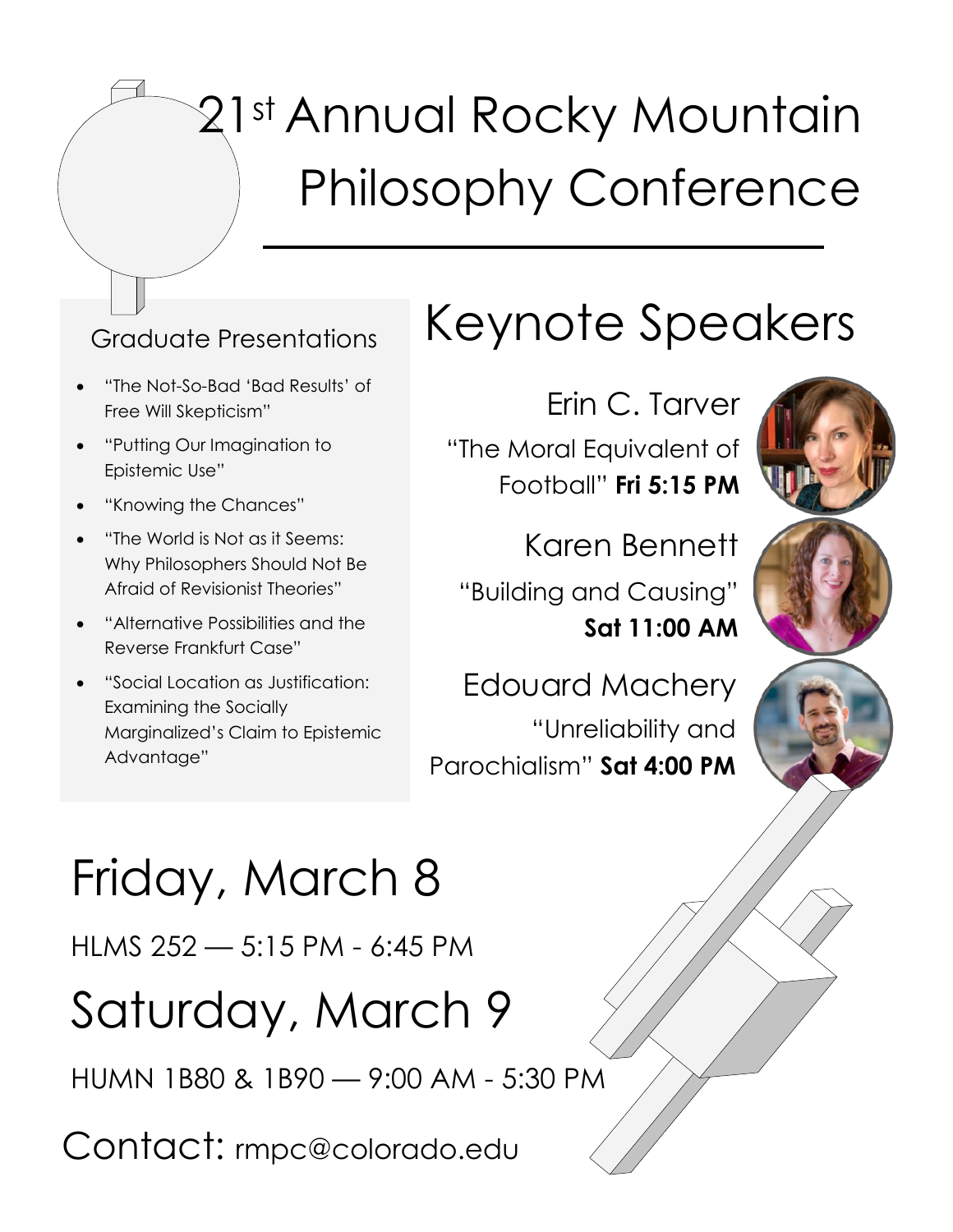

Hellems Arts and Sciences (HLMS)

Eaton Humanities (HUMN)

*A reception will immediately follow the final keynote address. Please join us in the Eaton Humanities Living Room for food and drink.*

## **21st Annual Rocky Mountain Philosophy Conference**



**March 8 – 9, 2019**

**Department of Philosophy University of Colorado Boulder**